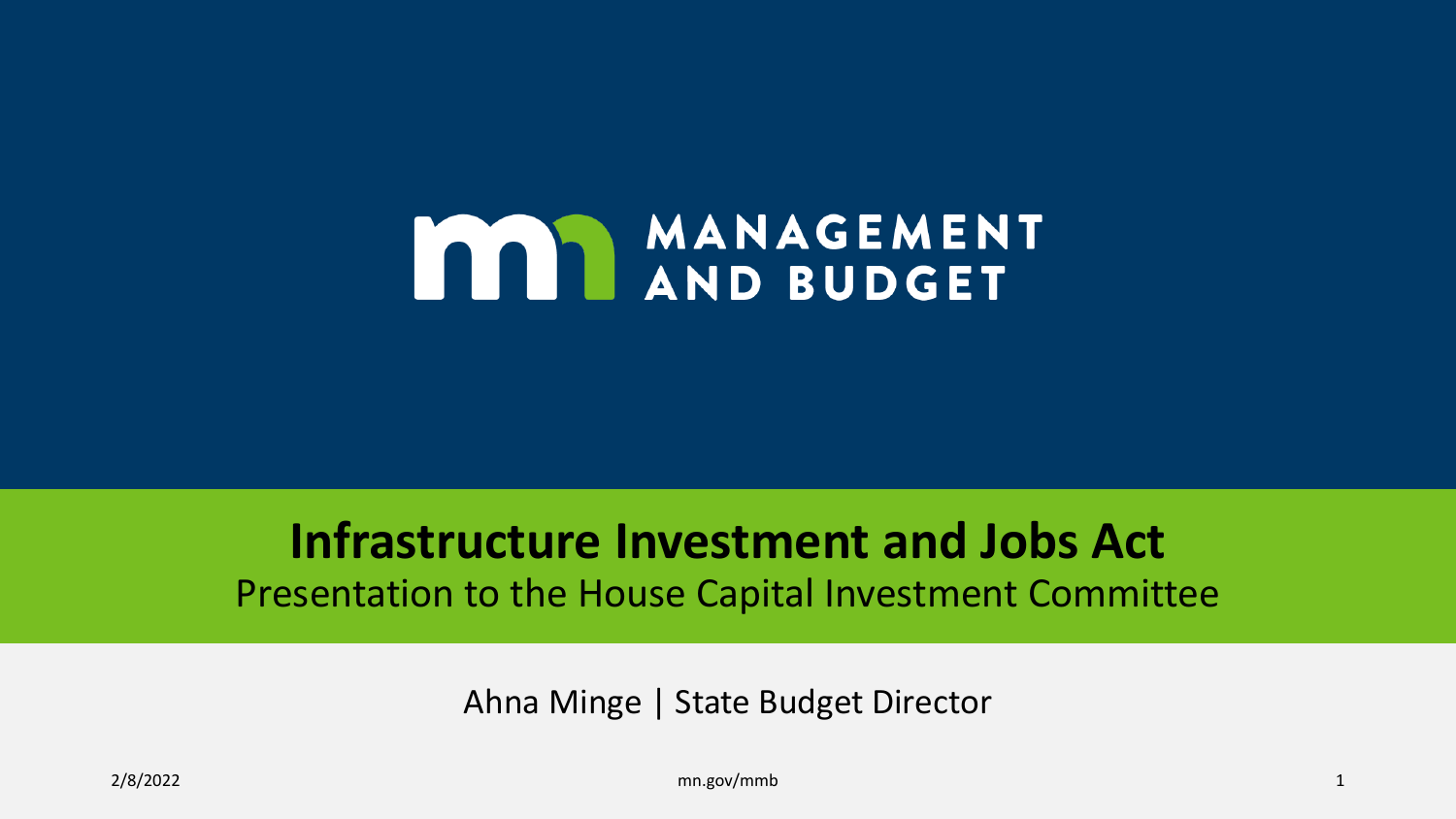#### Agenda

- 1. Status of the Infrastructure Investment and Jobs Act (IIJA) in Minnesota
- 2. Required matching funds for IIJA programs
- 3. Spending of IIJA funds
- 4. Questions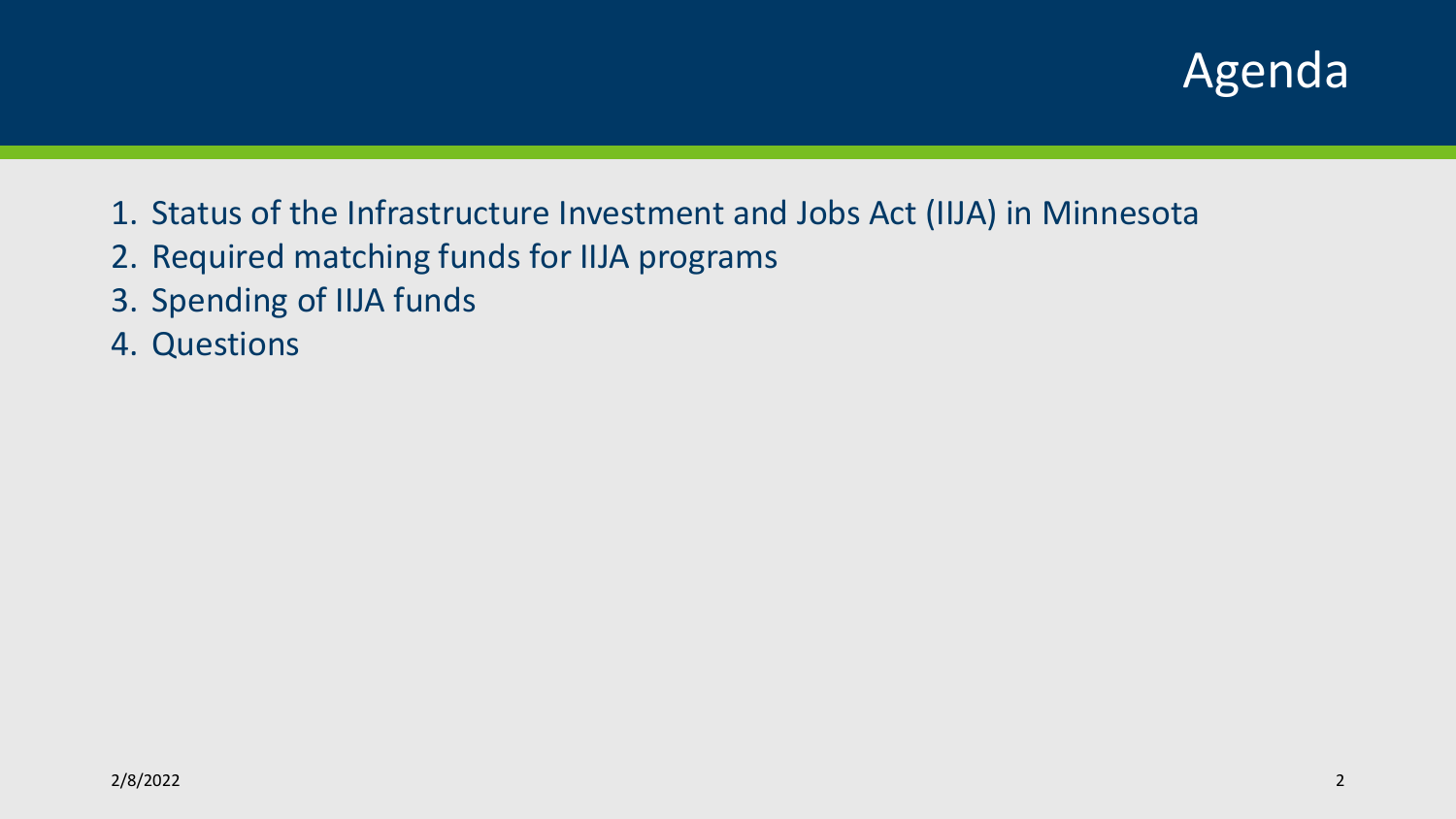### Infrastructure Investment and Jobs Act (IIJA): What We Know

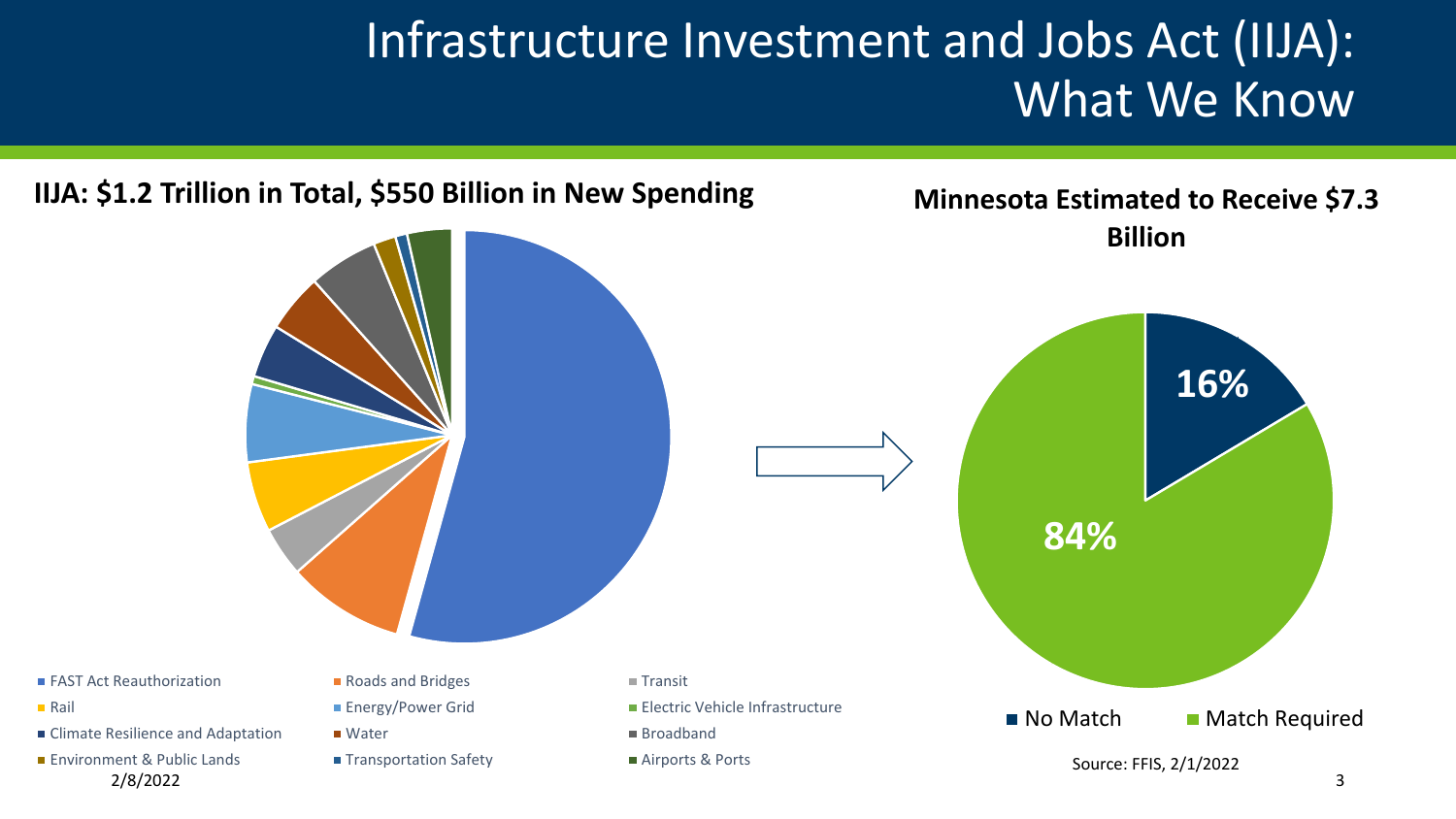#### **IIJA Allocation Estimates by State Agency:** FFY 2022-2026



Source: FFIS, 2/1/2022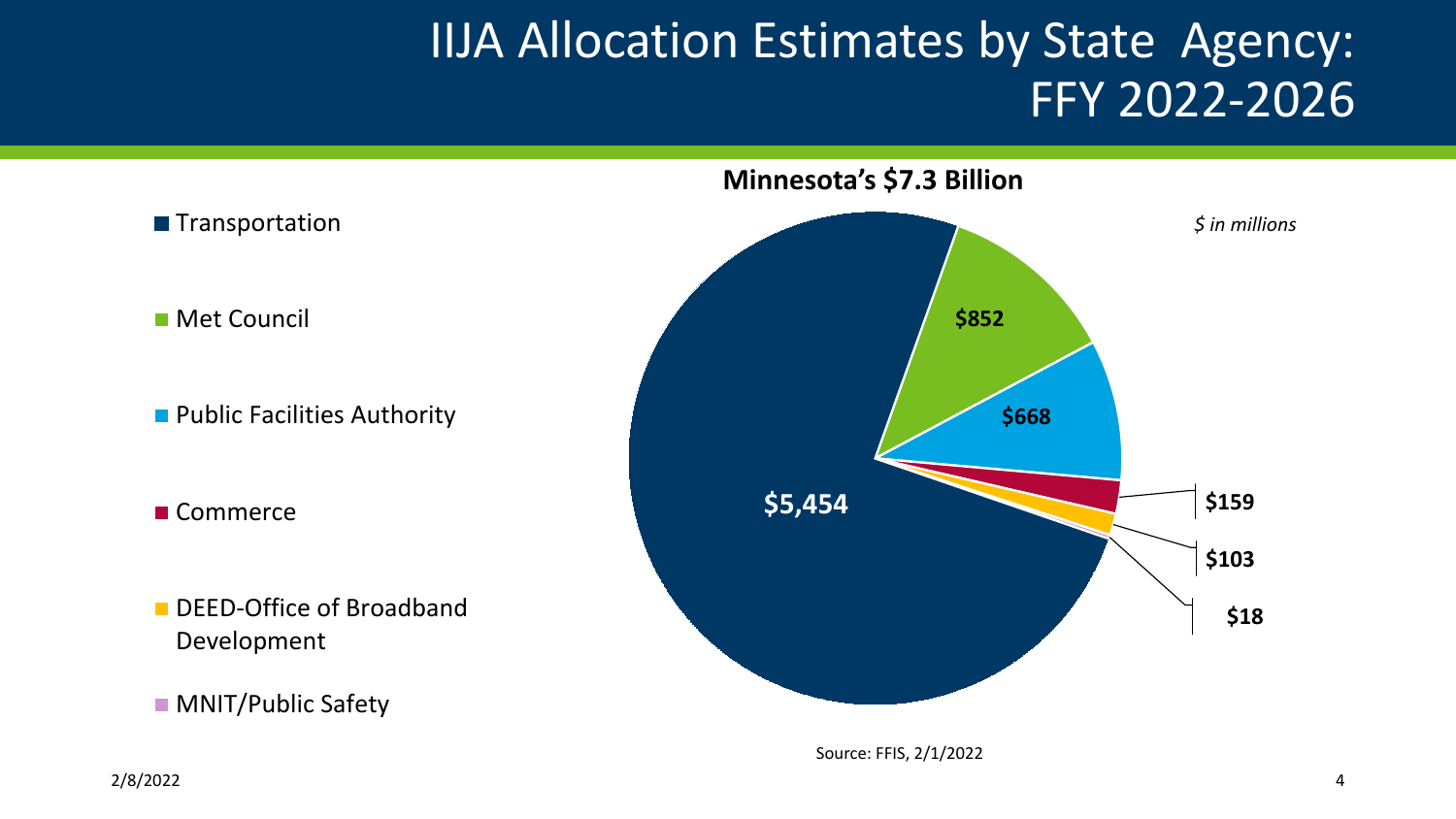# Infrastructure Investment and Jobs Act (IIJA): What We Don't Know

- Applications for Competitive Awards
- Timing of Guidance
- Availability of Appropriations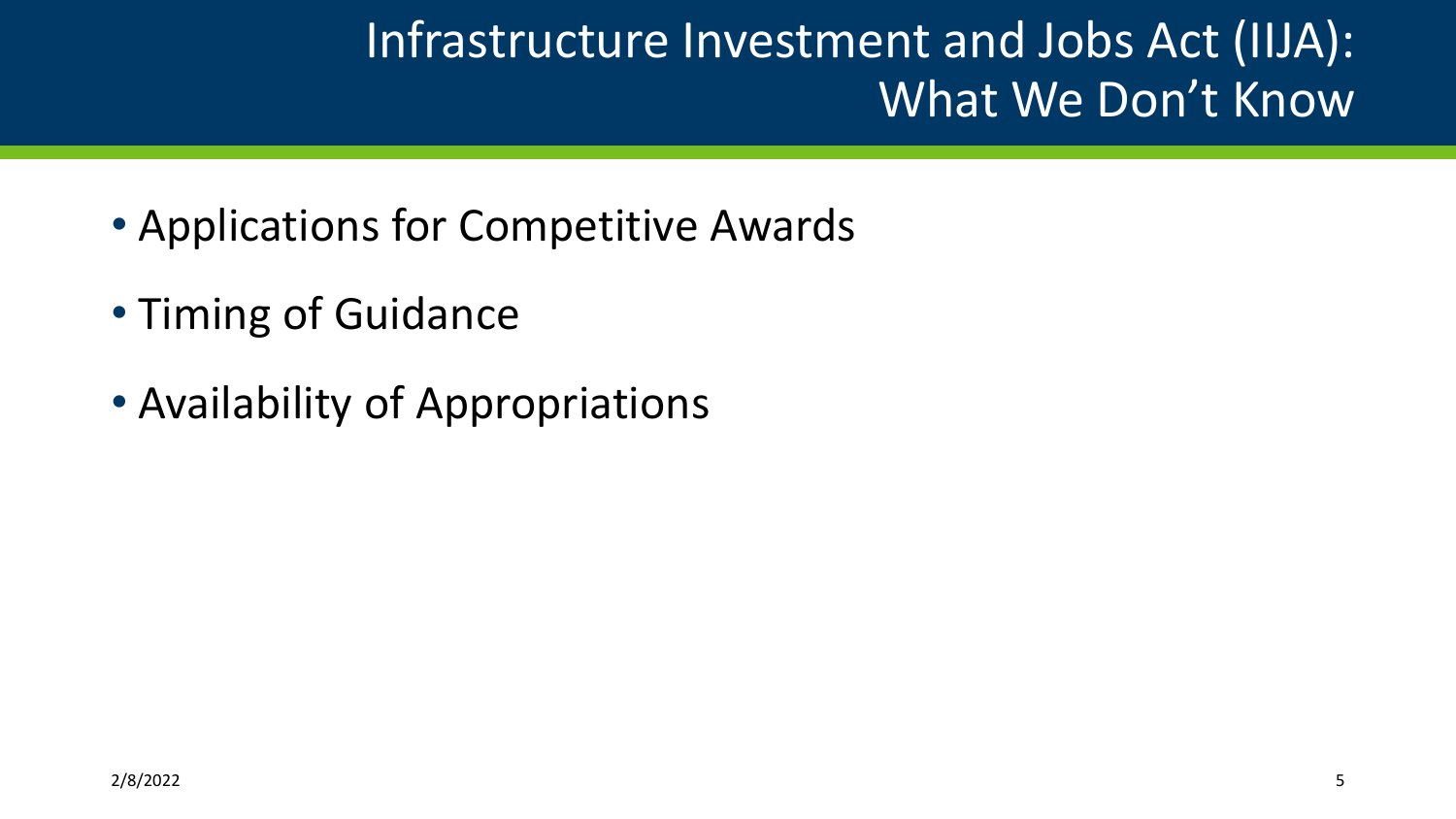## Infrastructure Investment and Jobs Act (IIJA): Intersections with the Governor's Budget

| <b>Category</b> | <b>Overview</b>                                                                                                                                                                                                                                           | <b>State Match</b>                                                                                               | <b>Match Source</b>                                                                                                             |
|-----------------|-----------------------------------------------------------------------------------------------------------------------------------------------------------------------------------------------------------------------------------------------------------|------------------------------------------------------------------------------------------------------------------|---------------------------------------------------------------------------------------------------------------------------------|
| Roads & Bridges | \$4.5 billion in total for roads (\$599 million is an<br>increase over base funding) and \$302 million in new<br>funding for bridge replacement and repairs.<br>Additional competitive funding is also available for economically<br>significant bridges. | \$113 million/year<br>\$60 million for<br>formula-driven<br>programs<br>\$53 million for<br>competitive programs | <b>Supplemental Budget:</b><br><b>Multimodal Transportation</b><br>Package (MnDOT)                                              |
| <b>Transit</b>  | \$236 million to improve public transportation options<br>across the state by funding operating and capital<br>needs.                                                                                                                                     | $$17$ million/year                                                                                               | <b>Supplemental Budget:</b><br><b>Multimodal Transportation</b><br>Package (MnDOT)                                              |
| Water           | \$668 million for clean, safe drinking water<br>infrastructure<br>Of the total amount, \$371 million requires a match                                                                                                                                     | \$29 million (FY22-<br>(24)                                                                                      | <b>Capital Budget:</b><br><b>State Match to Federal</b><br><b>Grants for State Revolving</b><br><b>Fund loan programs (PFA)</b> |
| <b>Airports</b> | \$297 million for infrastructure needs at airports, such<br>as improving runways, taxiways and airport-owned<br>towers, terminal development projects, and noise<br>reduction projects.                                                                   | \$7 million/year                                                                                                 | <b>Supplemental Budget:</b><br><b>Multimodal Transportation</b><br>Package (MnDOT)                                              |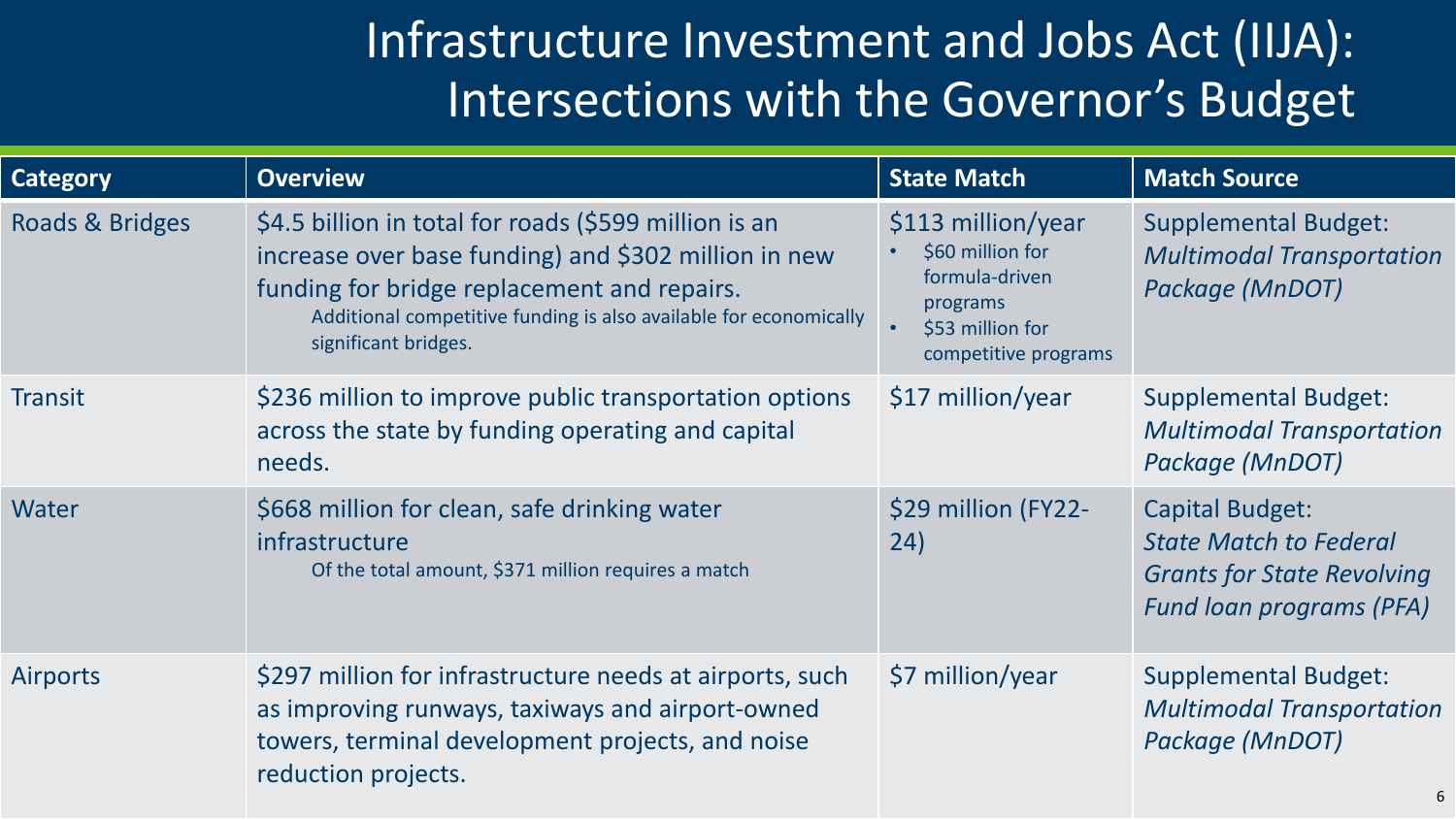# Infrastructure Investment and Jobs Act (IIJA): Intersections with the Governor's Budget (cont'd)

| <b>Category</b>                      | <b>Overview</b>                                                                                                                                                                                                                                                                  | <b>State Match</b>                                          | <b>Match Source</b>                                                                              |
|--------------------------------------|----------------------------------------------------------------------------------------------------------------------------------------------------------------------------------------------------------------------------------------------------------------------------------|-------------------------------------------------------------|--------------------------------------------------------------------------------------------------|
| <b>Broadband</b>                     | \$100 million for broadband equity, access, and<br>deployment state grants.<br>Additional funding will be distributed based on a formula that<br>considers the number of unserved and high-cost locations in the<br>state, based on the maps to be published by the FCC in 2022. | No state match.<br>25% match<br>required by<br>subgrantees. | N/A                                                                                              |
| <b>EV Charging</b><br>Infrastructure | \$68 million to expand EV charging in the state.<br>Minnesota can also apply for the \$2.5 billion in grant funding<br>dedicated to EV charging.                                                                                                                                 | \$3.4 million/year                                          | Capital Budget:<br><b>Statewide Electrical Vehicle</b><br>Infrastructure Program<br>(MPCA)       |
|                                      |                                                                                                                                                                                                                                                                                  |                                                             | <b>State Fleet Electric Vehicle</b><br><b>Charging Infrastructure</b><br><i>(Administration)</i> |
|                                      |                                                                                                                                                                                                                                                                                  |                                                             | <b>Supplemental Budget:</b><br><b>Multimodal Transportation</b><br>Package (MnDOT)               |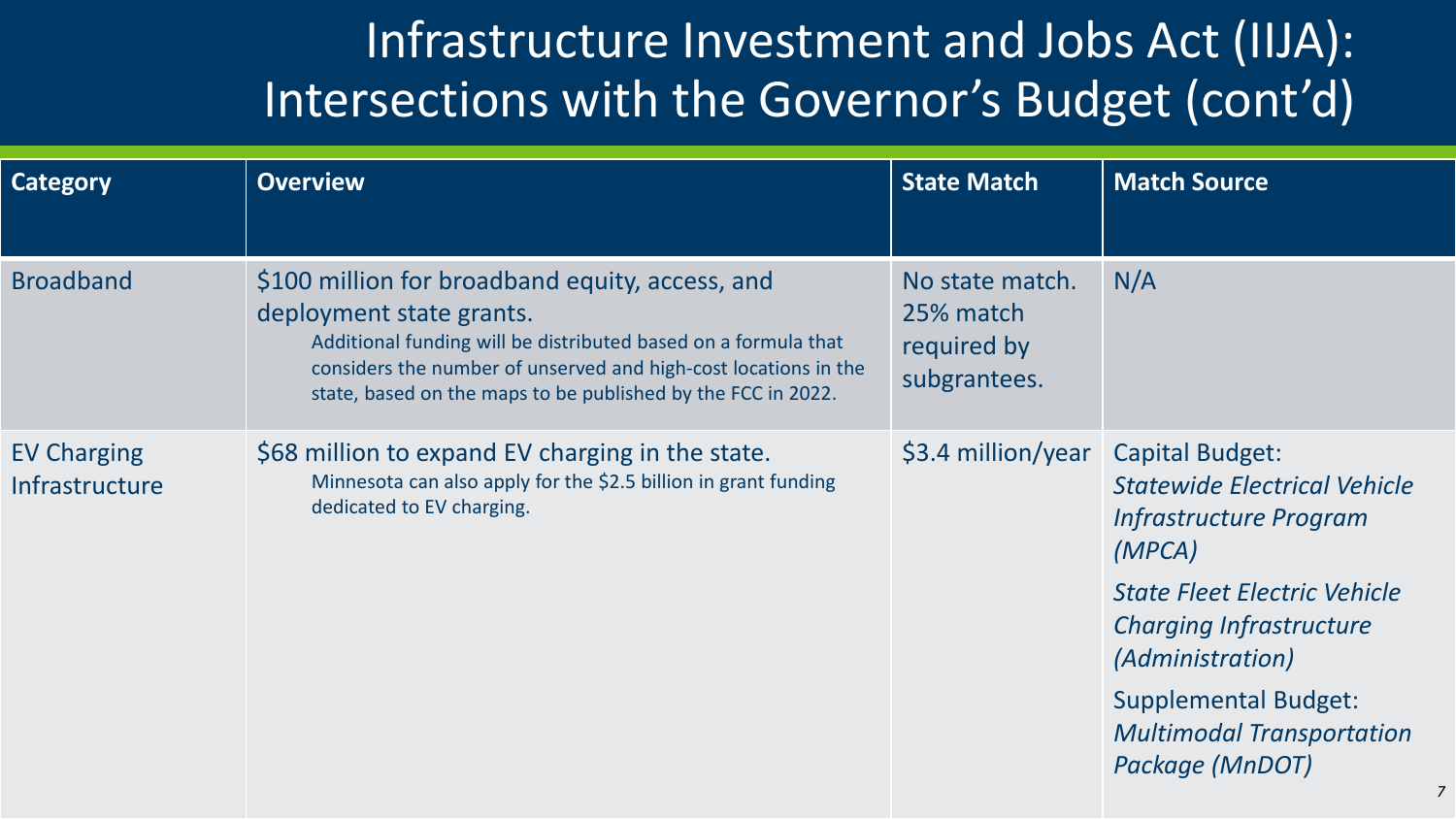# Infrastructure Investment and Jobs Act (IIJA): Intersections with the Governor's Budget (cont'd)

| <b>Category</b> | <b>Overview</b>                                                                                                                                                                                                                                                                                                                         | <b>State Match</b>                                | <b>Match Source</b>                                                                                                                                           |
|-----------------|-----------------------------------------------------------------------------------------------------------------------------------------------------------------------------------------------------------------------------------------------------------------------------------------------------------------------------------------|---------------------------------------------------|---------------------------------------------------------------------------------------------------------------------------------------------------------------|
| Climate         | \$568+ million in formula and competitive funding<br>opportunities related to reducing greenhouse gas<br>emissions and addressing climate change.<br>Related agency budget requests provide matching funds, staffing<br>capacity to apply for competitive programs, technical assistance<br>to applicants, and implementation capacity. | \$2 million/year<br>\$20 million -<br><b>FY23</b> | <b>Supplemental Budget:</b><br>Maximize Federal<br><b>Transportation Climate</b><br><b>Funding (MnDOT)</b><br><b>State Competitiveness Fund</b><br>(Commerce) |
| Cybersecurity   | \$18 million for grants to enhance statewide<br>cybersecurity efforts<br>MNIT expects 80% of funding will need to be used on local<br>government projects                                                                                                                                                                               | $$4.125$ million                                  | <b>Supplemental Budget:</b><br><b>Cybersecurity Grant Program</b><br><b>State Match (MNIT)</b>                                                                |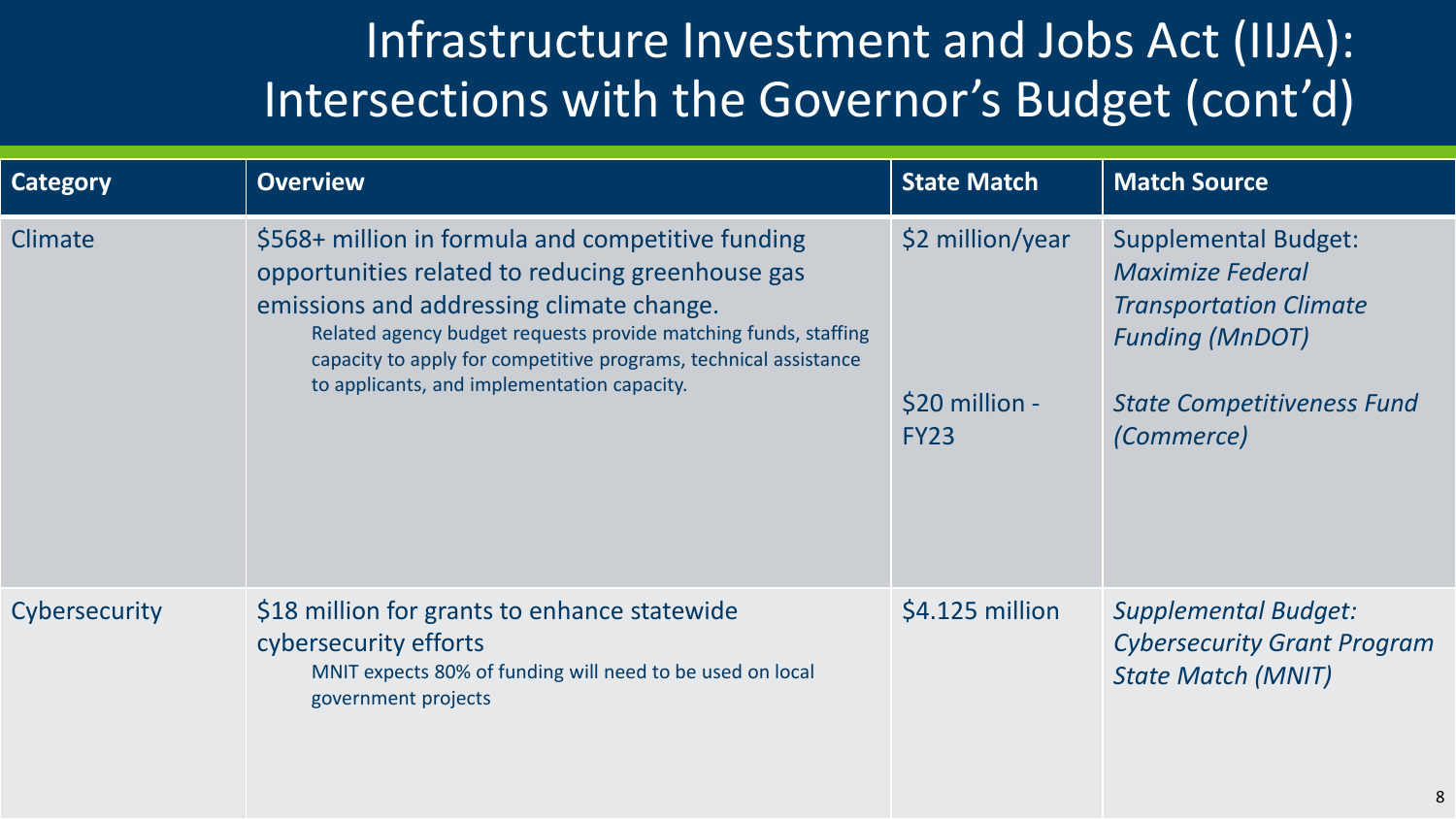# 2022 Governor's Recommendations that Include IIJA Matching Funds

| <b>Budget</b> | Proposal                                                                 | <b>Agency</b>                               | <b>Source</b>       | FY 2022-23   FY 2024-25 |           |
|---------------|--------------------------------------------------------------------------|---------------------------------------------|---------------------|-------------------------|-----------|
|               |                                                                          |                                             |                     |                         |           |
| Supplemental  | <b>Multimodal Transportation Package</b>                                 | Transportation                              | <b>General Fund</b> | \$513,257               | \$612,810 |
| Supplemental  | <b>Maximize Federal Transportation Climate</b><br><b>Funding</b>         | Transportation                              | <b>General Fund</b> | \$2,000                 | \$4,000   |
| Capital       | <b>State Match to Federal Grants for State</b><br><b>Revolving Loans</b> | <b>Public Facilities Authority GO Bonds</b> |                     | \$49,000                |           |
| Capital       | <b>Statewide Electric Vehicle Charging</b><br>Infrastructure             | <b>Pollution Control</b>                    | <b>General Fund</b> | \$13,800                |           |
| Capital       | State Fleet Electric Vehicle Charging<br>Infrastructure                  | Administration                              | <b>GO Bonds</b>     | \$5,000                 |           |
| Supplemental  | <b>Cybersecurity Grant Program State Match</b>                           | <b>MNIT</b>                                 | <b>General Fund</b> | \$1,794                 | \$2,331   |
| Supplemental  | <b>State Competitiveness Fund</b>                                        | Commerce                                    | <b>General Fund</b> | \$20,000                |           |
|               |                                                                          | <b>Grand Total</b>                          | <b>All Sources</b>  | \$604,851               | \$619,141 |

*\$ in thousands* 9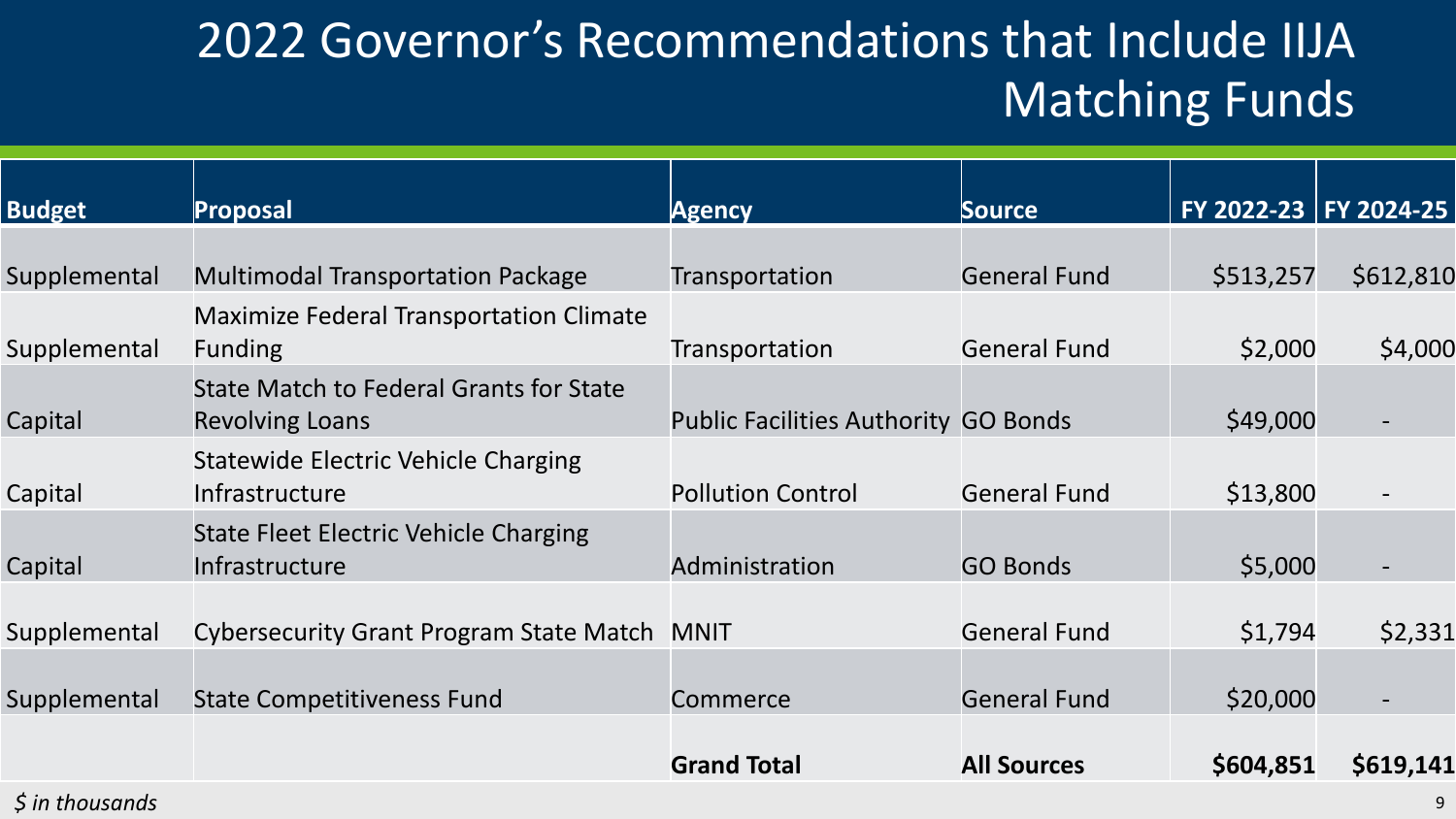### IIJA Spending Authority

- Potential Pathways for Spending IIJA Resources
	- Legislative Advisory Commission
	- Direct Appropriations
	- Agency statutory authority

#### MANAGEMENT

- Date: February 1, 2022
- To: **Agency Federal Fund Coordinators**
- Ahna Minge, State Budget Director From:
- 651-201-8032 **Phone:**
- Subject: Federal Funds Review Forms Due February 25 for 2022 Legislative Session Submission

This memo provides agencies with a timeline for submitting additional or anticipated federal funds needing legislative review. This includes both formula-driven and competitive awards in the Infrastructure Investment and Jobs Act (IIJA).

#### Context

Agencies are authorized to spend federal funds after they have been submitted by the Governor to the Legislature as part of the budget or have been reviewed by the Legislature Advisory Commission (LAC). Minnesota Statute 3.3005 provides that federal funds may be submitted for review during the legislative session up to 20 days before the deadline set by the legislature for legislative budget committees to act on finance bills. April 8 is the deadline set by the Legislature for finance bills to be out of Senate Finance and House Ways and Means committees. MMB is anticipating a March 14 session submission for federal funds review. This will be the only opportunity to request authority to spend additional federal funds for FY2022 or FY2023 until the annual fall LAC submission.

Agencies that will receive formula funding or that may apply for competitive grants in the IIJA are encouraged to participate in this LAC process in order to facilitate timely implementation of the programs included in the bill. Agencies submitting federal funds received through the IIJA should consult with relevant legislative finance chairs prior to MMB communicating requests to the LAC.

#### **Process**

- Work with federal fund and program coordinators in your agency to determine if there are any federal awards requiring LAC review for either FY2022 or FY2023
- . Prepare a Federal Funds Review Request form for each federal fund item needing approval
- . Upload completed form(s) to your agency's LAC/2022 Session Submission folder on the Budget Division **Document Management SharePoint site**
- . Email your Executive Budget Officer when the documents are uploaded and ready for review
- . Federal fund Review Request forms are due to MMB by Friday, February 25, 2022

#### **Questions?**

- Federal Funds Review and Approval Policy and other information on the MMB website
- . Request access to the Budget Division SharePoint site by emailing an Access Request Form to budget.finance.mmb@state.mn.us
- Contact MMB Budget Planning and Operations team for help with the form or SharePoint site
- $2/8/2022$  and the UNA contact Vour assigned Executive Budget officer with general questions or assistance<br>Contact Elizabeth.Connor@state.mn.us with questions related to programs in the IUA contact of the UNA contact  $\alpha$ 
	-